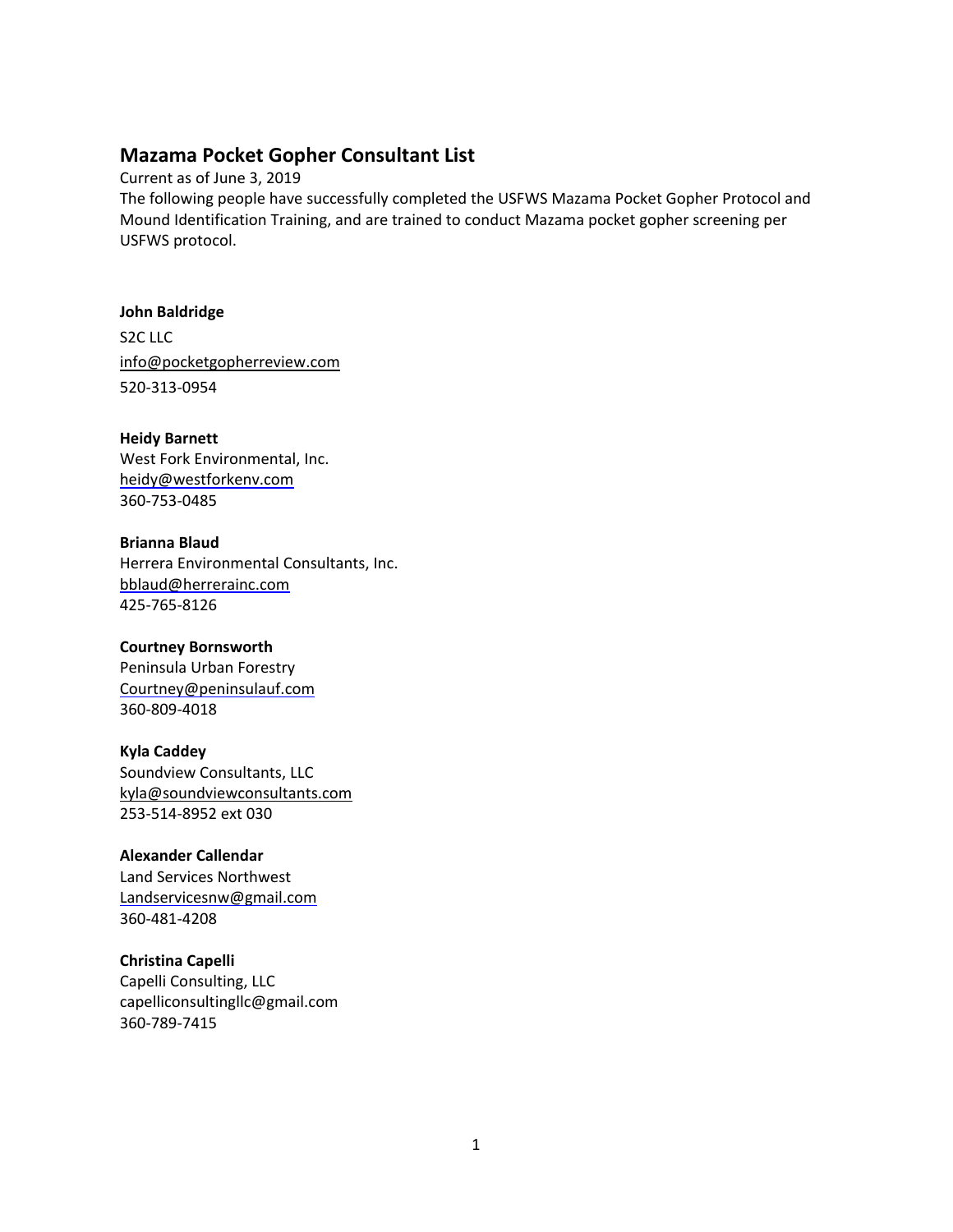**Merci Clinton**  Shannon and Wilson, Inc. [MAC@shanwil.com](mailto:MAC@shanwil.com) 206-632-8020

**Brian Combs** Pacifica Restoration Co. [gonetoseed@gmail.com](mailto:gonetoseed@gmail.com) 360-556-4271

**Gary Cooper** [Local](mailto:gary-cooper1@hotmail.com) Planning Solutions [gary-cooper1@hotmail.com](mailto:gary-cooper1@hotmail.com) 360-791-0453

**Sarah Coven**  [Scoven7@gmail.com](mailto:Scoven7@gmail.com) 360-451-3558

**Lisa Danielski** HDR [Lisa.danielski@hdrinc.com](file:///C:/Users/snelson/Desktop/Lisa.danielski@hdrinc.com)  425-450-6390

**Daphne Day**  Turnstone Environmental Consultants [Daphne@turnstoneenvironmental.com](mailto:Daphne@turnstoneenvironmental.com) 503-283-5338 Ext 105

**Brandon Drucker**  GeoEngineers, Inc. [Bdrucker@geoengineers.com](mailto:Bdrucker@geoengineers.com) 860-866-8420

**Christian Fromouth** Agua Tierra Land and Water Services, Inc. christian@aguatierra.net 360-280-5896

**Jeff Gray**  Otak Consulting [Jeff.Gray@Otak.com](mailto:Jeff.Gray@Otak.com) 425-493-5225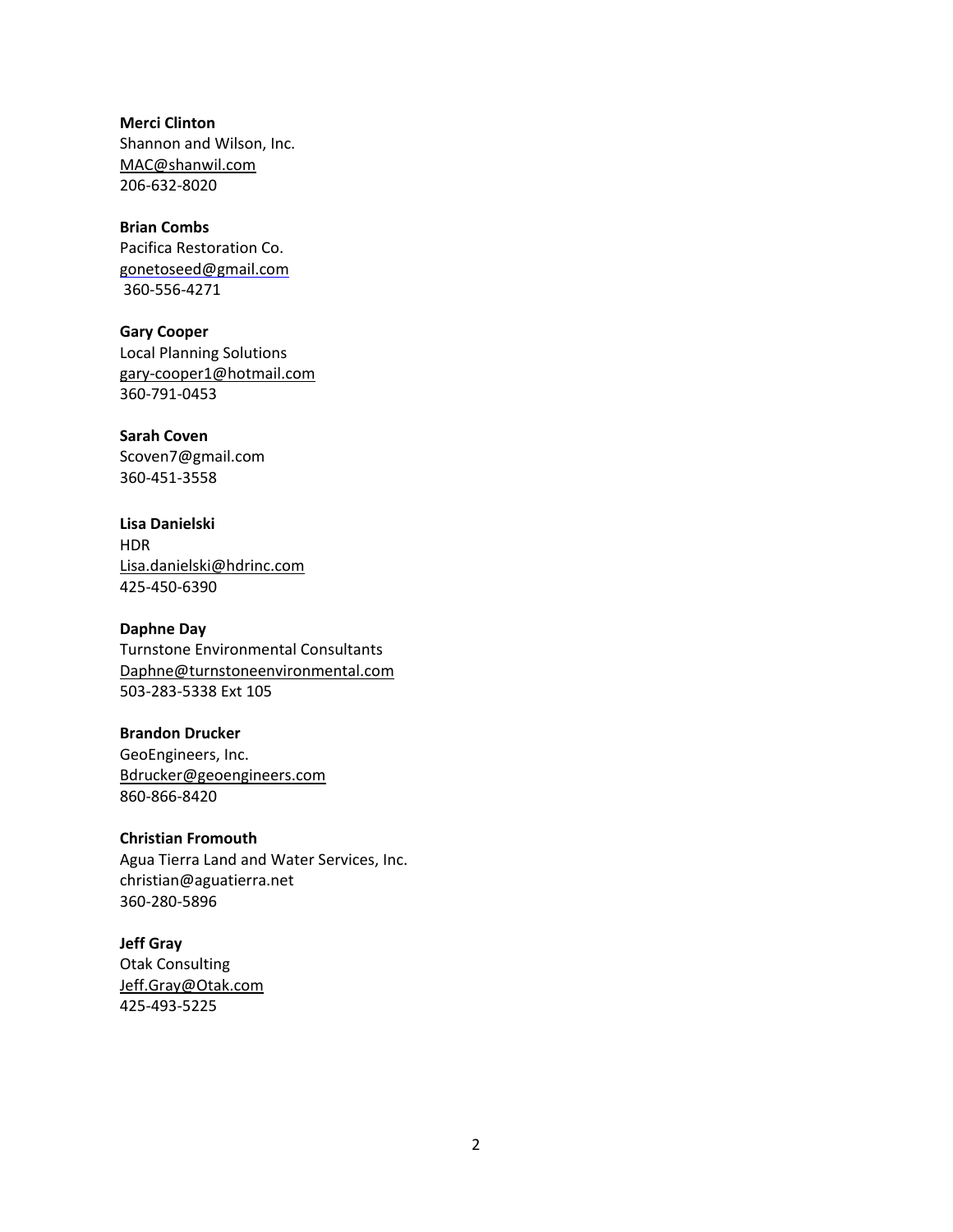**Mark Heckert** Beaver Creek Environmental Services, Inc. [mheckert@q.com](mailto:mheckert@q.com) 253-732-6515

**Glenn Johnson** Harris Environmental Group [gjohnson@heg-inc.com](mailto:gjohnson@heg-inc.com) 253-533-7760

**Chris Kohn** West Fork Environmental, Inc. [chris@westforkenv.com](mailto:chris@westforkenv.com) 360-753-0485

**Ryan Krapp**  Soundview Consultants, LLC [ryan@soundviewconsultants.com](mailto:ryan@soundviewconsultants.com) 253-514-8952

**Linda Krippner** Krippner Consulting [Linda@krippnerconsulting.com](mailto:Linda@krippnerconsulting.com) 206-954-0901

**Steve Krippner** Krippner Consulting [Steve@krippnerconsulting.com](mailto:Steve@krippnerconsulting.com) 206-349-4872

**Jacob Layman**  [Layman67@gmail.com](mailto:Layman67@gmail.com) 509-312-0720

**Rick Lundquist** Raedeke Associates, Inc. [rwlundquist@raedeke.com](mailto:rwlundquist@raedeke.com) 206-525-8122

**Felix Mahr** Land-Tek Wetland Services [landtekws@gmail.com](mailto:landtekws@gmail.com) 360-956-7274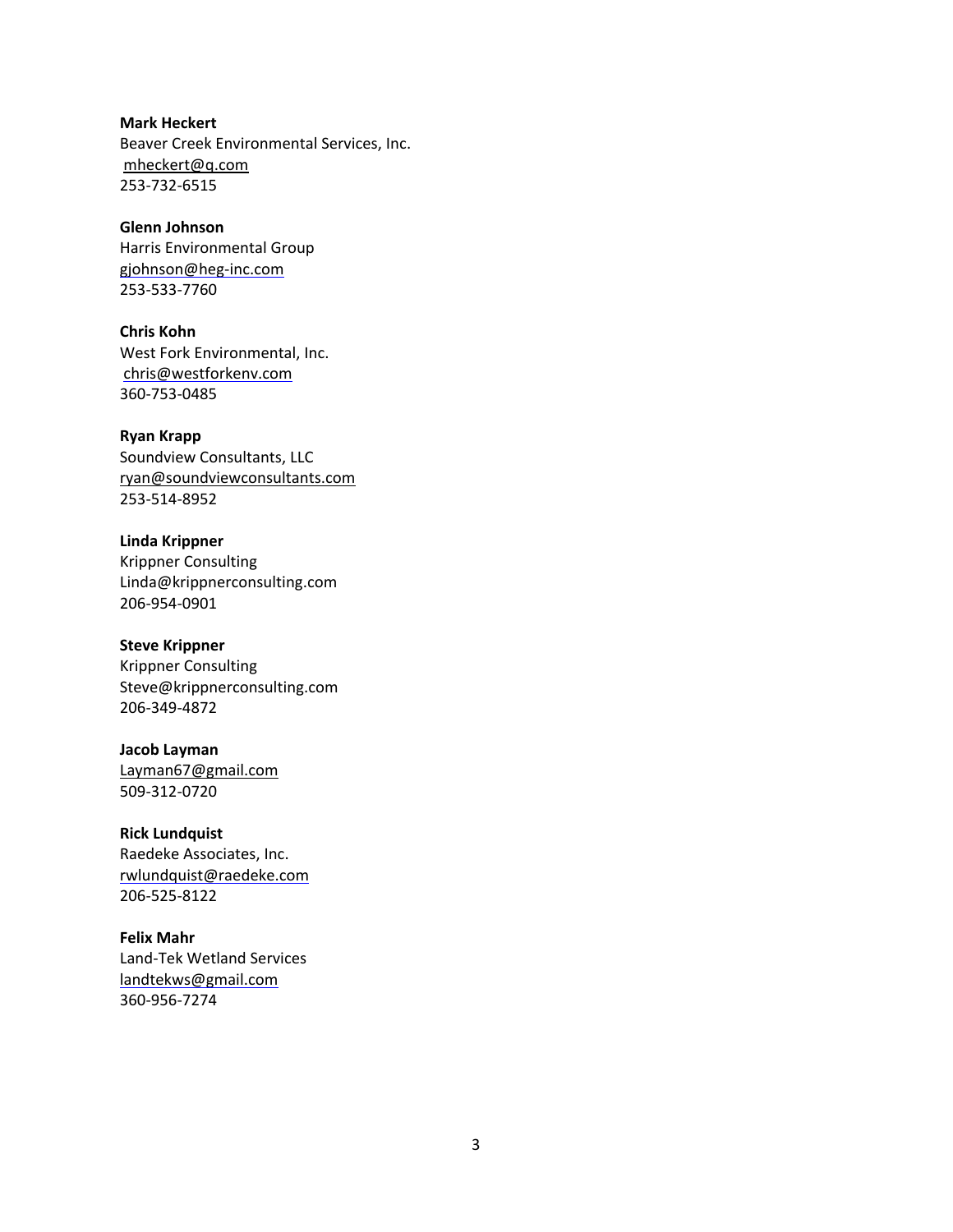**Michelle McGraw**  Ecological Land Services [michelle@eco-land.com](mailto:michelle@eco-land.com) 360-578-1371

**Key McMurry** Key Environmental Solutions, LLC [key@keyenvironmentalsolutions.com](mailto:key@keyenvironmentalsolutions.com) 360-942-3184

**David Ness** Harris Environmental Group, Inc. [davelokness@gmail.com](mailto:davelokness@gmail.com) 360-515-8296

**Kevin O'Brien**  Otak Consulting [Kevin.Obrien@Otak.com](mailto:Kevin.Obrien@Otak.com) 425-493-5225

**Lisa Palazzi** SCJ Alliance [Lisa.Palazzi@scjalliance.com](mailto:Lisa.Palazzi@scjalliance.com) 360-352-1465

**Sasha Porter** [Sashaporter@gmail.com](mailto:Sashaporter@gmail.com) 347-247-5346

**Kara Randall** WHPacific, Inc. [krandall@whpacific.com](mailto:krandall@whpacific.com) 805-212-2473

**George Ritchotte** Herrera Consulting [gritchotte@herrerainc.com](mailto:gritchotte@herrerainc.com) 206-787-8288

**Andrew Rossi** Raedeke Associates, Inc. [arossi@raedeke.com](mailto:arossi@raedeke.com) 206-525-8122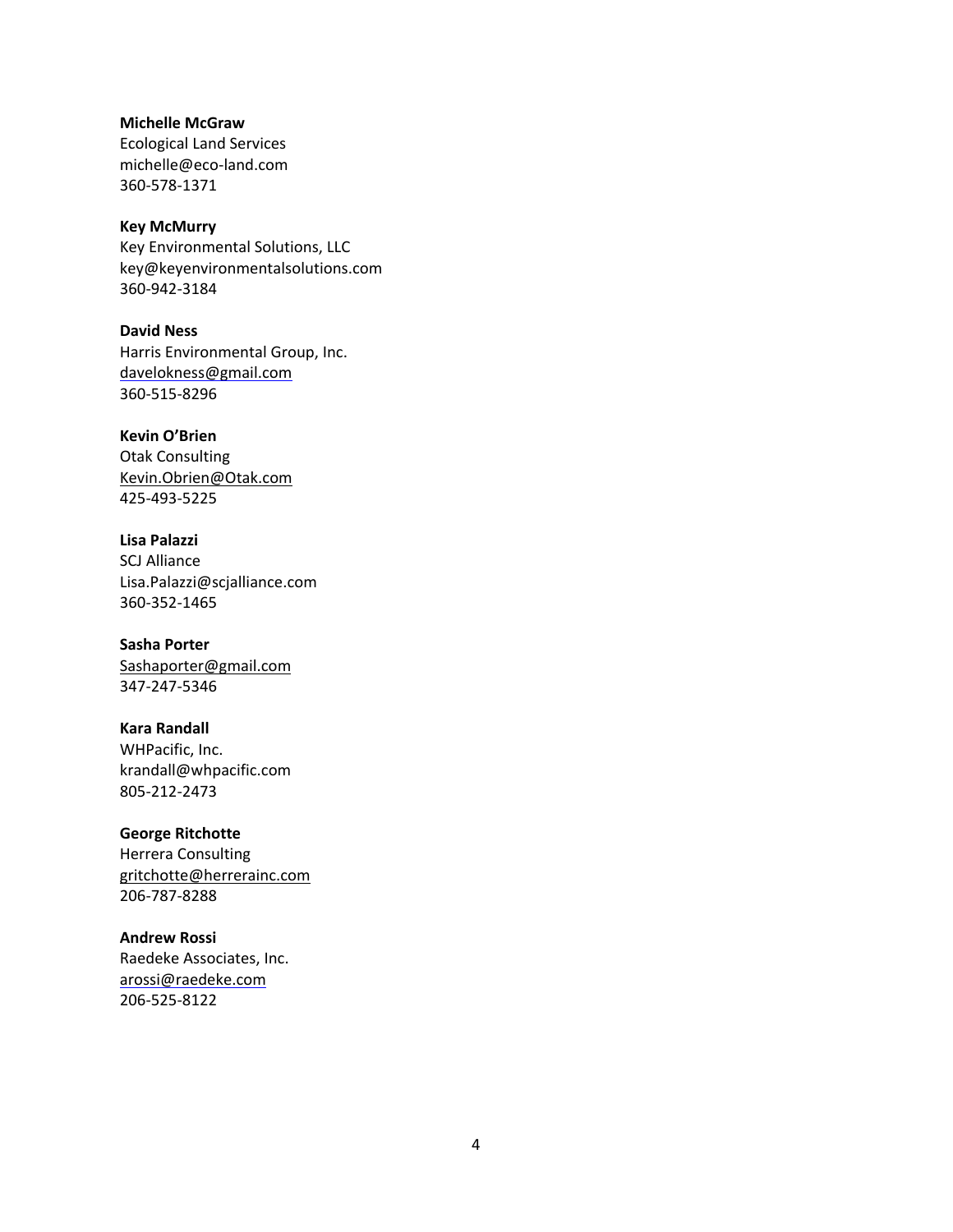**Lisa Schlender** SCJ Alliance [Lisa.schlender@scjalliance.com](mailto:Lisa.schlender@scjalliance.com) 360-352-1465

**David Snyder**  [DavidSnyder24@gmail.com](mailto:DavidSnyder24@gmail.com) 360-489-5702

**Erik Schwartz**  Capital Land and Water [erik@caplandwater.com](mailto:erik@caplandwater.com) 360-790-5936

**Frank Stevick** Skillings Connolly [fstevick@skillings.com](mailto:fstevick@skillings.com) 360-491-3399

**Ian Stoner**  [Ianstoner2@gmail.com](mailto:Ianstoner2@gmail.com) 360-561-3968

**Dan Thew** Envirovector [Daniel@envirovector.com](mailto:Daniel@envirovector.com) 612-840-8459

**John Timpone** HDR [John.Timpone@hdrinc.com](mailto:John.Timpone@hdrinc.com) 520-308-8947

**James Titus** Harris Environmental Group, Inc. [Jamestitus1982@gmail.com](mailto:Jamestitus1982@gmail.com) 360-451-2068

**Kim Toal**  [Kimberlygaye67@yahoo.com](mailto:Kimberlygaye67@yahoo.com) 253-722-8898

**Justin Vendettuoli**  Peninsula Urban Forestry [Justinv@peninsulauf.com](mailto:Justinv@peninsulauf.com) 401-249-7298